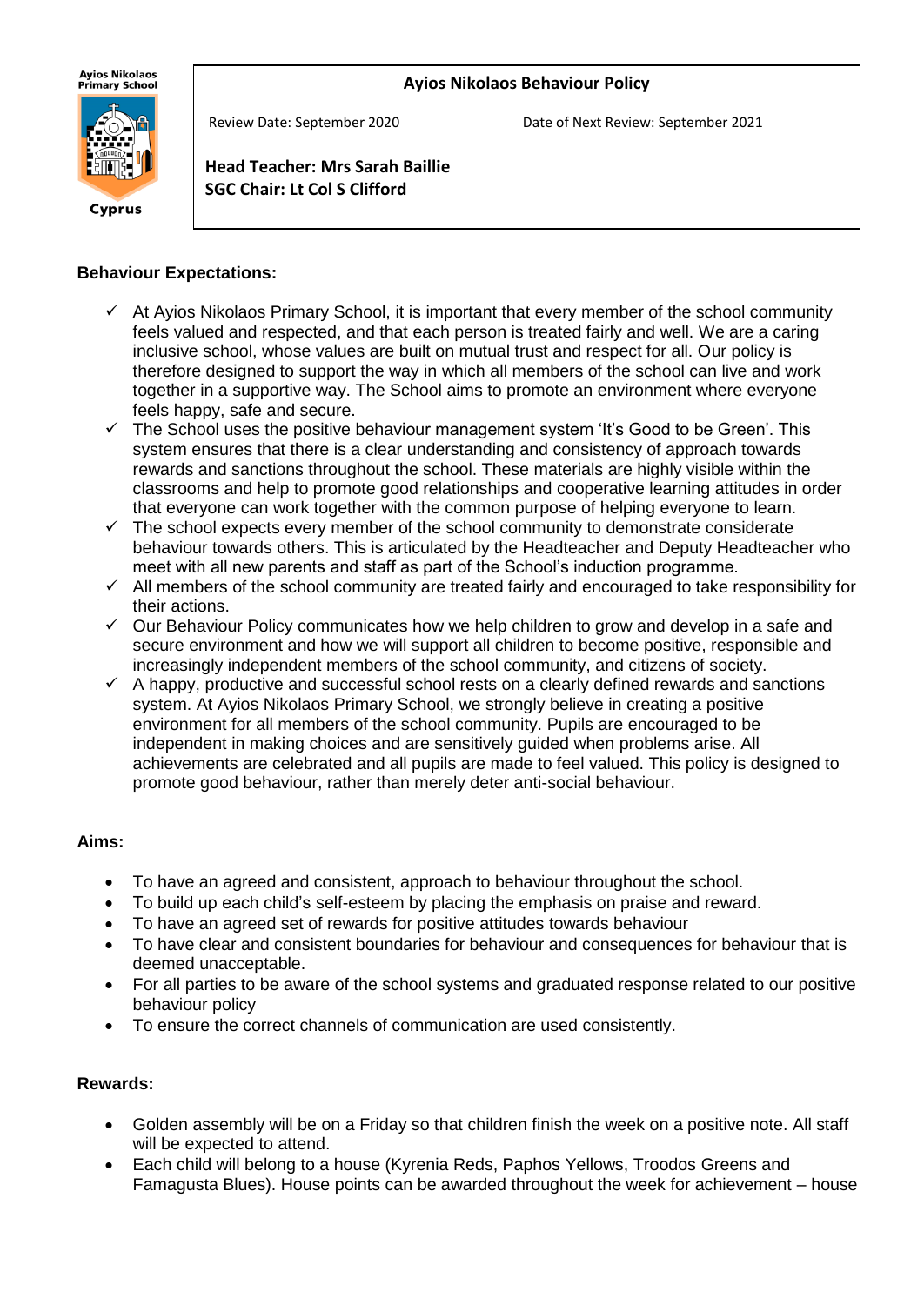points can be awarded for behaviour, work of a high standard, effort and attitude to work, demonstrating school values or for a sporting or team event.

- Each time a child achieves 50 house points, a certificate will be awarded in the Friday celebration assembly. The child in each class with the most house points at the end of each term will receive a certificate and a badge to keep, and a class trophy cup to hold for the forthcoming term. Children, who receive the cup three times, will be awarded a special shield. During Golden assembly the total team points received in each team that week will be announced and the winning team will receive a large rosette to hang on their 'washing line'. At the end of each term/year the winning team will be congratulated and will have their coloured ribbons placed on the school cup.
- Four pupils in Year 6 who have displayed positive attitudes to school will be given the positions of House Captains.
- A consistent and agreed set of rules at the beginning of the school year and reviewed regularly, these rules are known as the Golden Rules, will be followed by every class in the school.
- Parents/carers and children will be asked to sign a Home/school contract at the point of admission to the school. The contract is a method by which all children and families agree to abide by the expectation of the school in relation to  $$ 
	- o Behaviour
	- o Wearing of uniform
	- o Completion of homework
- The home school contract is reviewed regularly by the KS2 children as they move up through the school.

#### **Good to be Green Positive Behaviour System:**

The school has adopted the 'Good to be Green' materials for use across the school. This is a positive behaviour system by where all children are rewarded for remaining 'green'.

Each class has a poster to remind children that 'It's Good to be Green'. This is then underpinned by a class chart which contains the names of all the children plus a set of cards – good to be green, warning card, consequence card.

If the behaviour of any children is less than the expected the adult will change the green card in the class wallet to yellow/amber. This acts a visual reminder to the child and should encourage a review of behaviour so that the card can be returned to 'good to be green'. If the behaviour is not reviewed and brought into line with expectations then the amber warning is changed to red – this indicates that a sanction is now in place.

- Green card = Good to be Green everyone begins each session on green a positive reinforcement of behaviour expectations for all children
- Amber warning card = take time to review and adjust behaviour. If behaviour is modified then the card in the pocket is returned to the 'good to be green' position. If the behaviour continues to deteriorate then the card may be changed to red – this is the consequence card.
- Red card  $=$  consequence card  $-$  This card is used to let children know that there will be a consequence for their behaviour. This will initially be a measured amount of time loss during playtime or an immediate time out (e.g. in FS)

**\*In extreme circumstance if any child displays behaviour that is totally unacceptable – hurting other children (non- accidental), deliberate acts of aggression or physical abuse towards children of staff then a consequence card is sent to the office and the children will be removed from the classroom situation.**

#### **Sanctions:**

• Children who choose not to follow the expectation of the classroom code of behaviour or who break the Golden Rules will see their personal behaviour card change from green to amber.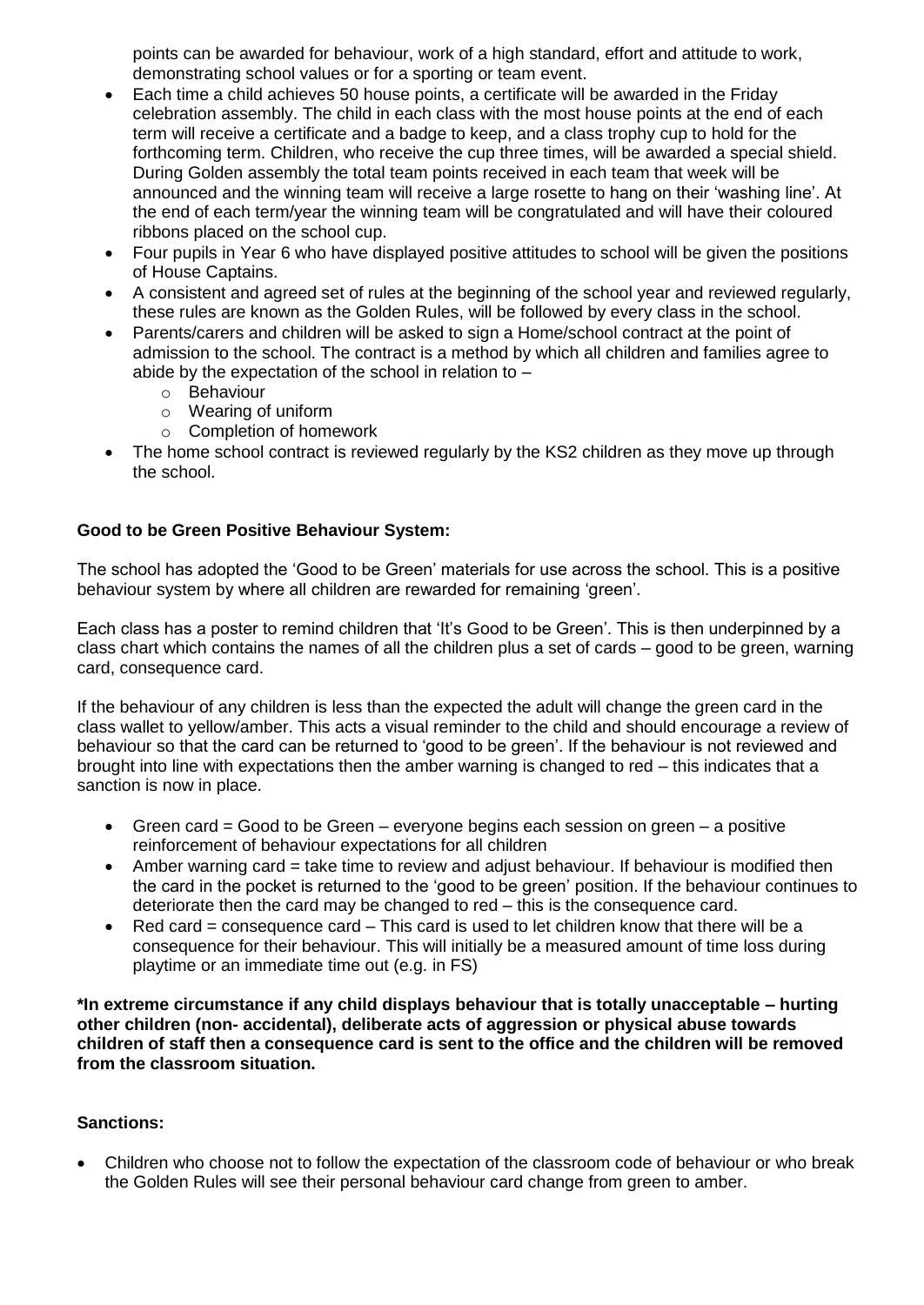- Further inappropriate behaviour will result in the card being changed to red and this will indicate a sanction or consequence is now in place.
- In FS2 and KS1 golden time is taken in blocks of 3 minutes. In KS2 this is increased to blocks of 5 minutes.
- Class teachers will monitor the use of red cards for any emerging patterns. If any child has regular red cards, parents will be asked to support the school by discussing behaviour issues with the class teacher and head teacher.
- If a child is receiving red cards on a frequent basis, then this is flagged up with both the Headteacher and SEN/DCo so that parents can be informed and included in next steps action. For children, who persistently receive red cards on a regular basis a behaviour plan and contract may need to be put in place. This would be done in consultation with the parents, class teacher, SEN/D Co and the Head Teacher
- As each session is a new session all children begin again on green. Poor behaviour has to be amended during the session in which it occurred
- Serious or unacceptable incidents of poor behaviour will be recorded on My Concern. If behaviour is judged to be in this category then all communication with parents or carers is recorded. A senior member of staff in liaison with the class teacher will oversee these cases. The Inclusion coordinator will also become involved at this stage. It should be noted that instances of serious unacceptable are very infrequent.
- The correct channel of communication is:

Class teacher→ KS Leader/Inclusion Leader→ Deputy Head/Head Teacher

#### **The Role of All Adults in the School:**

It is the responsibility of all staff to ensure that the behaviour policy is adhered to so that children are given clear, consistent messages. Children are encouraged to take responsibility for their behaviour and make the right choices.

"The Ayios Nikolaos Primary School Way" is that there are high expectations of the children in terms of behaviour to ensure that all children work to the best of their ability.

The class teacher will treat each child fairly and use agreed strategies consistently. The staff will treat all children with respect and understanding. Staff model appropriate behaviour at all times.

All incidents of poor behaviour are recorded. If a child demonstrates poor or unacceptable behaviour during a lesson then the class teacher will follow the agreed system of sanctions.

When necessary the school, usually via the Inclusion Leader, will liaise with external support agencies to help support and guide the progress of each child.

External support may be sought from DCYP/EPAS Teams which includes;

- o Specialist Advisory Teacher for SEN/D
- o Senior Educational Psychologist
- o Senior Educational Social Worker

Medical Services available are;

- o Specialist Speech and Language Therapist
- o CAMHS (Child & adolescent mental health worker)
- o Visiting Paediatrician

Any involvement from anyone outside of the school is only done after discussion with parents and full written permission is gained.

If the class teacher is concerned about any aspect of a pupil's behaviour then this concern will be raised with the parents, this is in line with the whole–school policy. The class teacher may express a concern to the head teacher about any unacceptable behaviour involving any particular child. This will be followed up with parents. The school expects all children to behave well and feel happy and safe at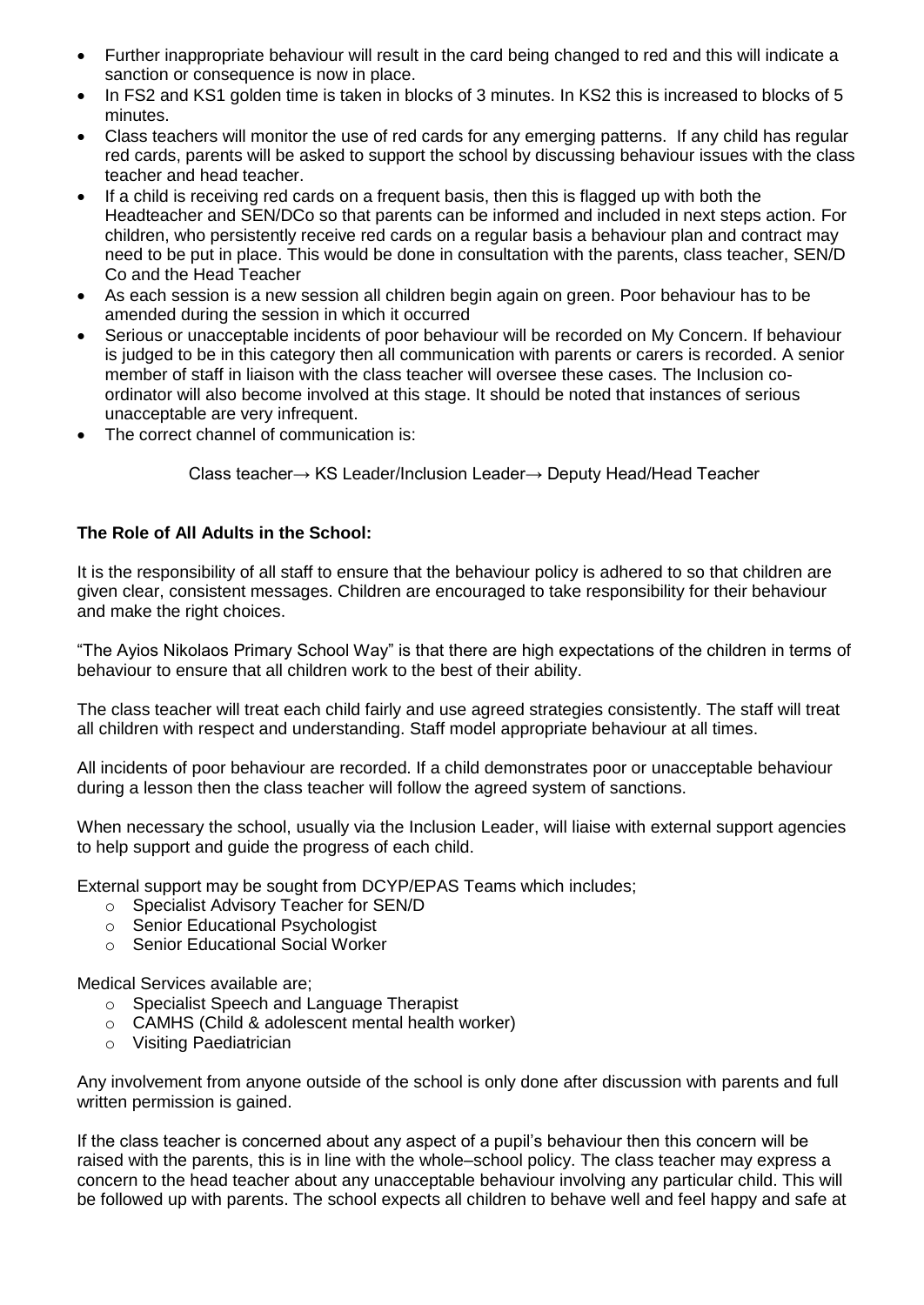school. In the event of any deviation from the expected behaviour then the robust system of rewards and sanctions is followed.

#### **The Role of the Head Teacher:**

It is the responsibility of the Head Teacher, under the School Standards and Framework Act 1998, to implement the school behaviour policy consistently throughout the school, and to report to the SGC on the effectiveness of the policy. It is also the responsibility of the Head Teacher to ensure the health, safety and welfare of all children in the school.

The Head Teacher keeps records of all reported serious incidents of misbehaviour. Accident books are kept at playtimes and lunchtimes and are monitored on a monthly basis. Action is taken if children are frequently recorded in the accident books. Parents are informed and included in the decision making process.

The Head Teacher has the responsibility for giving fixed-term exclusions to individual children for serious acts of misbehaviour. For repeated or very serious acts of anti-social behaviour, the Head Teacher may permanently exclude a child. Both these actions are only taken after consultation with appropriate agencies, pupil and parents. Ayios Nikolaos Primary School follows the MOD exclusion procedure.

In the event of a pupil exclusion the parents are informed by telephone. In accordance with policy, a letter is sent to parents, Chair-person (SGC), Chief Education Officer (CEO) – based in Upavon.

Parents of the child concerned will also be made aware of their right to make a representation about the exclusion to the members of the SGC who form both the Complaints Appeal and Exclusions Appeal Panels and the CEO.

#### **The Role of Parents:**

The school works collaboratively with parents, so children receive consistent messages about how to behave at home and at school.

We explain the school rules in the school prospectus, and we expect parents to take the time to read these rules and to give them full support.

We fully expect parents to support their child's learning, and to co-operate with the school, as set out in the home–school contract. We build a supportive dialogue between the home and the school, and we inform parents immediately if we have concerns about their child's welfare or behaviour.

The School operates an 'open door' approach which means that teaching staff are always available to discuss any issues that may be of concern to the parents at home. An appointment can be made very quickly by contacting the school office, speaking directly with the teacher at the end of the day, messaging via Seesaw or via a note in the home/school diary (KS2) or the reading record book (FS2/KS1).

If the school has to use reasonable sanctions to sanction a child, parents should be seen to support the actions of the school. If parents have any concern about the way that their child has been treated, they should initially contact the class teacher. If the concern remains, they should contact the Head Teacher and/or Chair of the SGC. If these discussions cannot resolve the problem, a formal grievance or appeal process will be implemented through the Complaints Appeal Panel and the CEO.

#### **Fixed-term and Permanent Exclusions:**

Only the Head Teacher (or the acting Head Teacher) has the power to exclude a pupil from school. The Head Teacher may exclude a pupil for one or more fixed periods, for up to 45 days in any one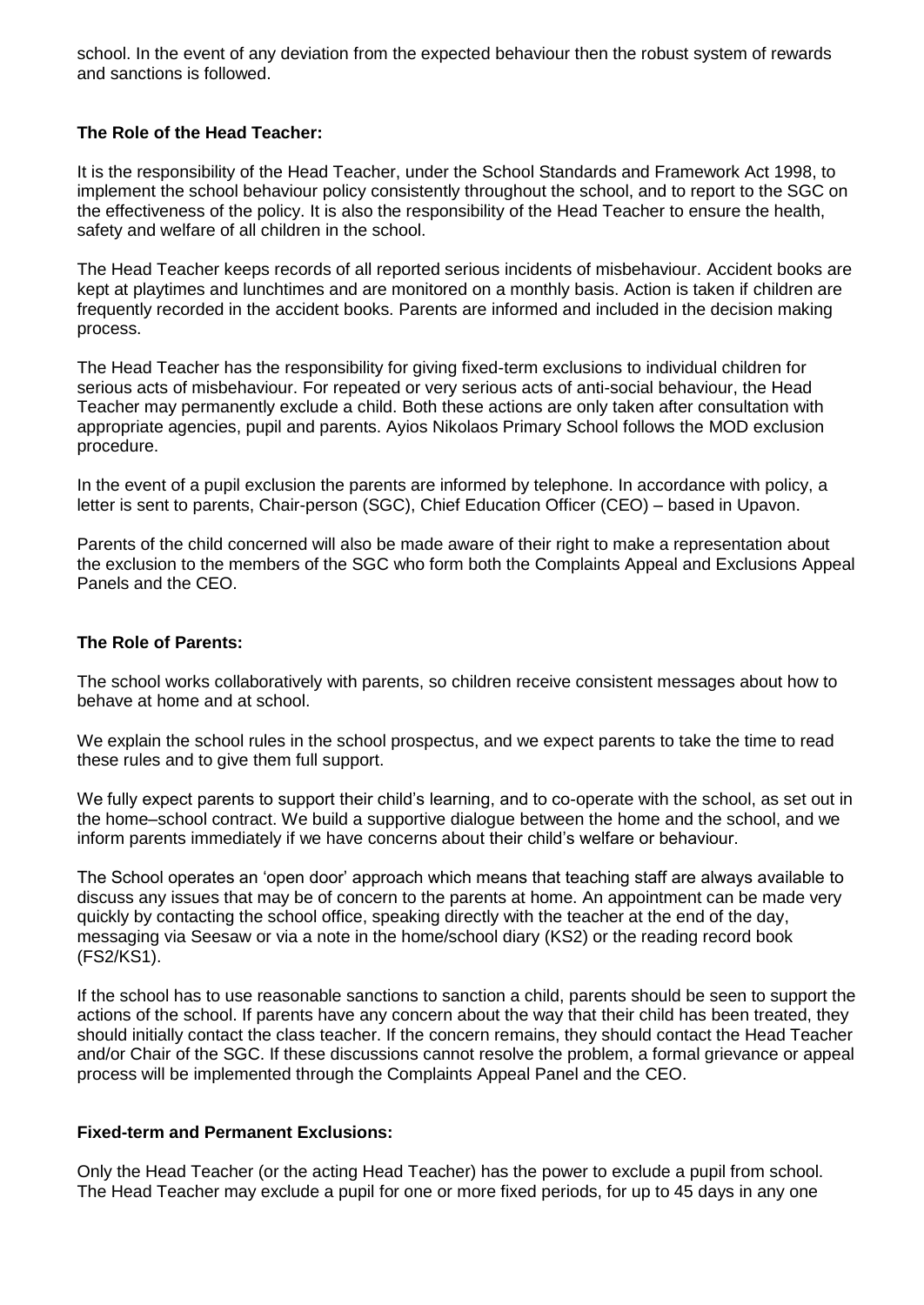school year. The Head Teacher may also exclude a pupil permanently. It is also possible for the Head Teacher to convert a fixed-term exclusion into a permanent exclusion, if the circumstances warrant this.

If the Head Teacher excludes a pupil, the parents will be informed immediately giving reasons for the exclusion. At the same time, the Head Teacher will make it clear to the parents both verbally and by letter that they can, if they wish, appeal against the decision. MOD Policy outlined in 4.5 will be followed.

The Head Teacher informs the people outlined in MOD's Exclusions Policy, January 2017 about ALL exclusions.

For further information about process please see DCYP Policy Directive 3.2.9 – Exclusions Policy for MOD Schools

#### **Outside School:**

Although children are not the responsibility of the school on the way to and from school, children are expected to maintain a polite, sensible and self-disciplined approach at all times. This expectation is made clear to the children.

Arrival at school in the morning:

- Children should not arrive before 07.40
- All children in FS and KS1 must be accompanied to school by a parent or designated adult.
- Children cycling should ensure they ride the correct route through the 'one-way' road system and dismount at the school gate. Cycles should be parked responsibly – all children must wear a helmet.
- Children using a scooter should dismount and park the scooter in the designated area responsibly.
- Children wearing roller boots should remove boots at the designated 'boot stop' near the school gate.

#### **Leaving School at the End of the Day:**

- All children in FS and KS1 must be collected by a parent or designated adult
- KS2 children may go home unaccompanied after the parents have signed the agreed consent form
- The school operates a policy by which, any child identified as not arriving home with the agreed time frame or making responsible choices about their behaviour on the way home, will have the privilege of going home unaccompanied withdrawn. This will be done after 3 reported incidents and will involve the Head Teacher and the parents.

The Rewards/Sanction policy is reviewed on an annual basis, by all members of staff and as part of the induction procedures for new members of staff.

- o This policy reflects the consensus of the whole teaching staff
- $\circ$  This policy will be reviewed by the date indicated.
- o The implementation of this policy is the responsibility of all members of staff.

Appendix A Incident Report Sheet (To be used if no access to My Concern) Appendix B Procedures for Playtime Appendix C Code of Conduct for Staff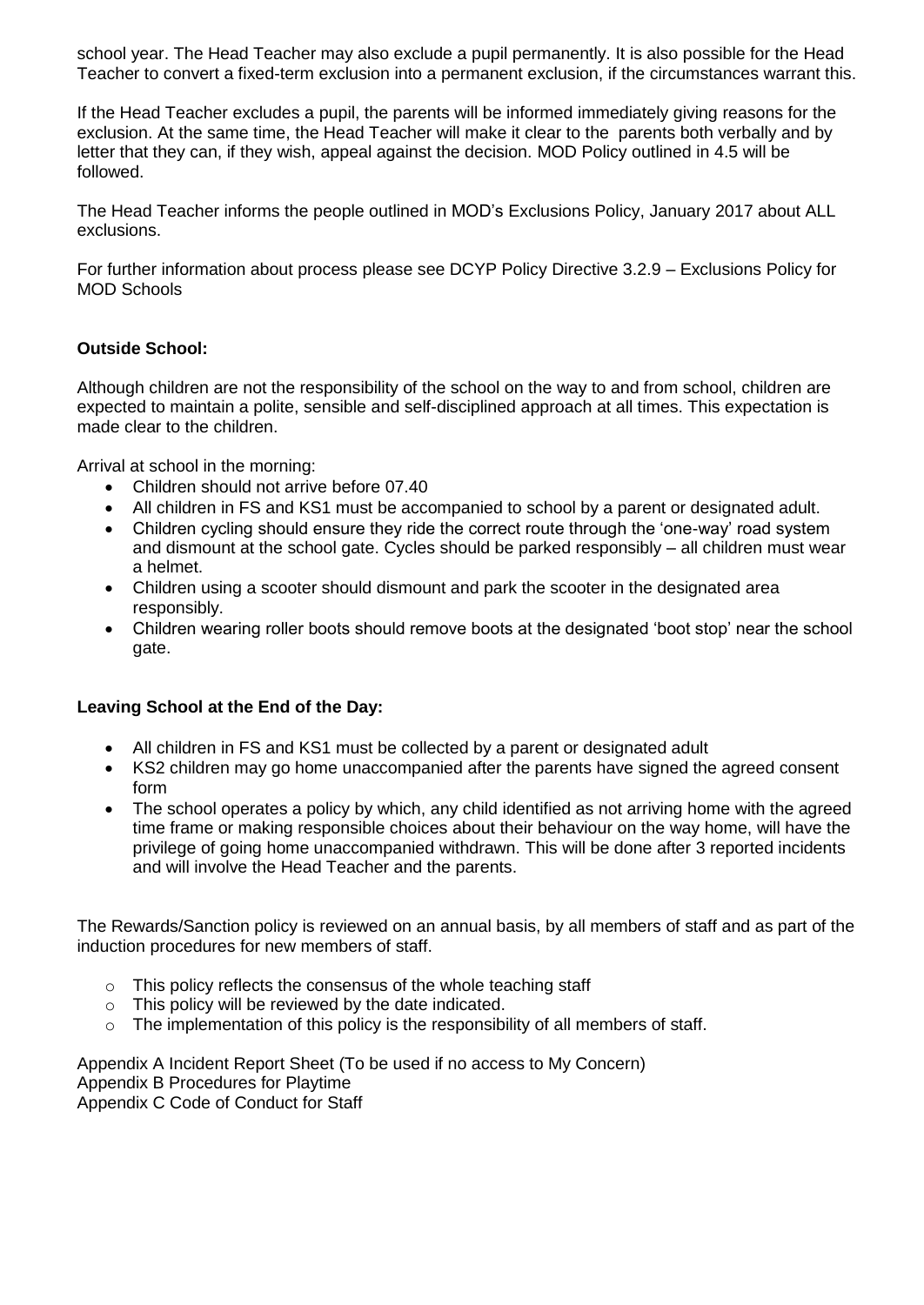# **Ayios Nikolaos Primary School**

| <b>Incident Report Sheet</b> (When My Concern is unavailable)                                   |        |
|-------------------------------------------------------------------------------------------------|--------|
| Appendix A:                                                                                     |        |
| <b>Child's Name:</b>                                                                            |        |
| Date of Incident:                                                                               |        |
| Member(s) of Staff Involved:                                                                    |        |
| Precedent to Incident:                                                                          |        |
|                                                                                                 |        |
|                                                                                                 |        |
| What Happened (Facts Only):                                                                     |        |
|                                                                                                 |        |
|                                                                                                 |        |
| <b>Outcomes of Incident:</b>                                                                    |        |
|                                                                                                 |        |
|                                                                                                 |        |
| Signed:                                                                                         | Dated: |
| Report sheet must be given to Head Teacher or Deputy Head Teacher. No copies should be<br>made. |        |
| <b>Head Teacher Action:</b>                                                                     |        |
|                                                                                                 |        |
|                                                                                                 |        |
| Parents Informed:<br>by Telephone or Meeting                                                    |        |
| Signed:                                                                                         | Dated: |
| Original Copy to be held in Sarah's Office                                                      |        |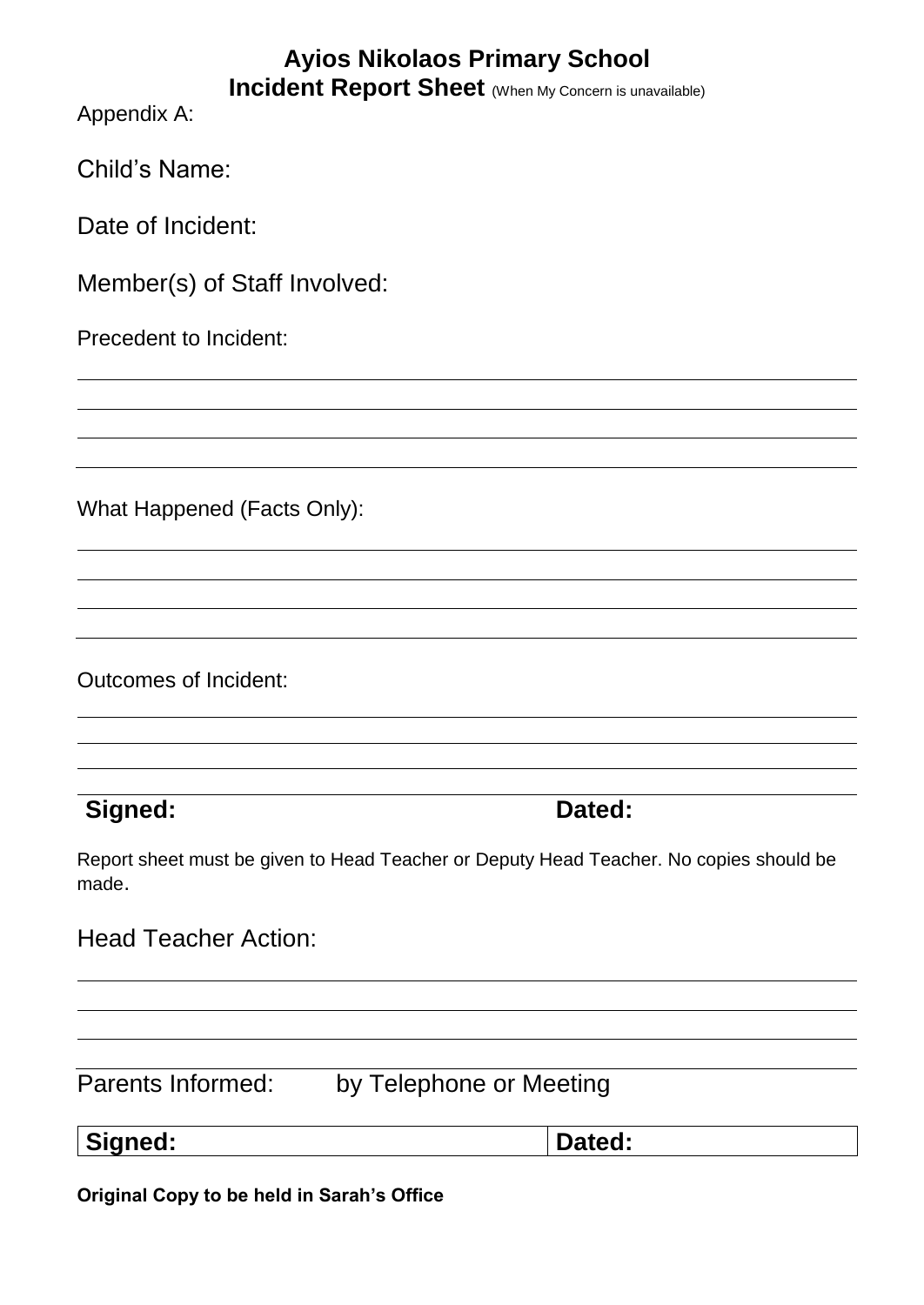# **Playground Rules and Guidance for Behaviour**

## Appendix B

There are two breaks at 0930- 09.50 – fruit/snack break and 11.30 – 12.00 - 'brunch break'.

#### Break 1 - (20 minutes) includes 10 minutes eating and 10 minutes play

This break is focusing on the children eating their snacks.

FS2/KS1 fruit/veg snacks will be provided at this time. FS2 children /KS1 children – based at picnic tables near classrooms Y3/4 children – based at picnic benches outside the 3/4 teaching block Y5/6 children – based at picnic benches outside the library

#### Break 2 - (30 minutes) includes 15 minutes eating and 15 minutes play

The break of 30 minutes includes the 'brunch' break and children will be eating for the first 15 minutes of this break time, allowing 15 minutes play break. There should always be 2 members of staff on the playground with a member of staff ensuring general safeguarding responsibilities and with a specific focus on playground climbing equipment). Staff should be stationed so as to ensure appropriate supervision for all children in the area designated for play.

Children know that as part of their playground routine, they should eat their snacks first before they use the ball court or apparatus. Children are not allowed to eat food/drink on the ball court or apparatus area. Staff should remind children to consume snacks first.

Children should not play:

- in the toilets
- between buildings e.g. between toilets & ICT block
- on the walkway leading to Y3/4 block and the area shielded by the hedge
- in the area across the front entrance to the school buildings (from ladies toilets to office door)

Red/Brown lines indicate that children should not go beyond this point.

During break time children should not be in classrooms unless directly supervised by a teacher or LSA. They are allowed in the library if the librarian/staff member is there.

Children should observe rota for any playground activities (e.g. 4 square, ball courts, climbing apparatus etc.)

Appropriate footwear must be worn by all children playing on the ball court/climbing apparatus.

Children are not allowed to play contact games such as 'British bulldog'.

No hat, no play rule applies during the summer months.

Time out should follow the same pattern as 'Good to be green' So for instances of poor behaviour, FS2 and KS1 children should receive 3 minutes timeout and KS2 children should receive 5 minutes.